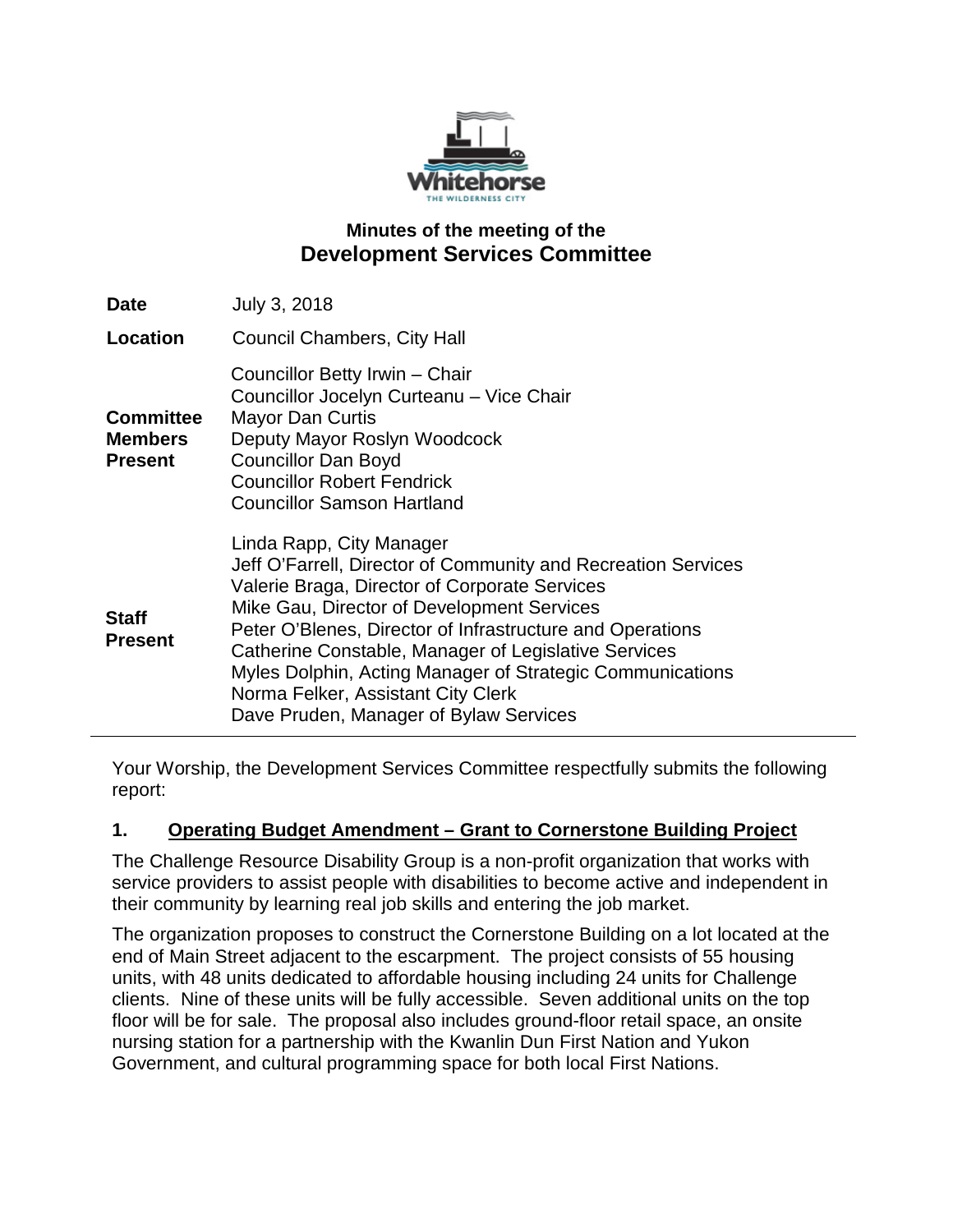The Cornerstone Building project does not qualify under the Development Incentives Policy, and the Development Cost Charges Bylaw is subject to the cap under the City's Grant-making Policy.

In order to allow the City to support this project, Administration proposes a one-time grant under the bylaw process, subject to a contribution agreement and administered through a trust fund.

The contribution agreement includes a clause prohibiting the organization from applying for other grants related to development costs and property taxes for a period of ten years. The agreement also addresses requirements for annual reporting and for recognition of the City both during and after construction. The agreement also specifies that the grant is repayable if construction does not commence within 18 months.

### **The recommendation of the Development Services Committee is**

THAT the 2018 to 2020 operating expenses program be amended by increasing the 2018 operating budget in the amount of one million dollars to cover a grant with respect to the Cornerstone Building project, funded by the General Reserve; and

THAT Bylaw 2018-44, a bylaw to amend the 2018 operating budget and authorize a contribution agreement between the City of Whitehorse and Challenge Disability Resource Group, be brought forward for consideration under the bylaw process.

## **2. Amend Business License Bylaw – Cannabis Related**

The Yukon Government is preparing to have territorial cannabis legislation ready to come into force in conjunction with the federal Cannabis Act. The Yukon Government will initially be the sole distributor of cannabis, but the government has indicated that plans are being developed to implement provisions for private retail distribution in the future. For this reason, amendments to various bylaws are being designed to incorporate both public and private retail cannabis sales.

Proposed amendments to the Business License Bylaw are precautionary at onset, based on the principle that it is easier to relax regulations than it is to strengthen them.

The amendments being brought forward include a new definition for retail cannabis businesses and a section within the "Specific Business Regulations" containing all of the regulations that will apply to retail cannabis businesses.

In response to concerns raised, the proposed bylaw has been modified by removing the requirements for listing the names and providing certified criminal records checks for every employee.

### **The recommendation of the Development Services Committee is**

THAT Bylaw 2018-40, a bylaw to amend the Business License Bylaw with respect to cannabis-related businesses, be brought forward for consideration under the bylaw process.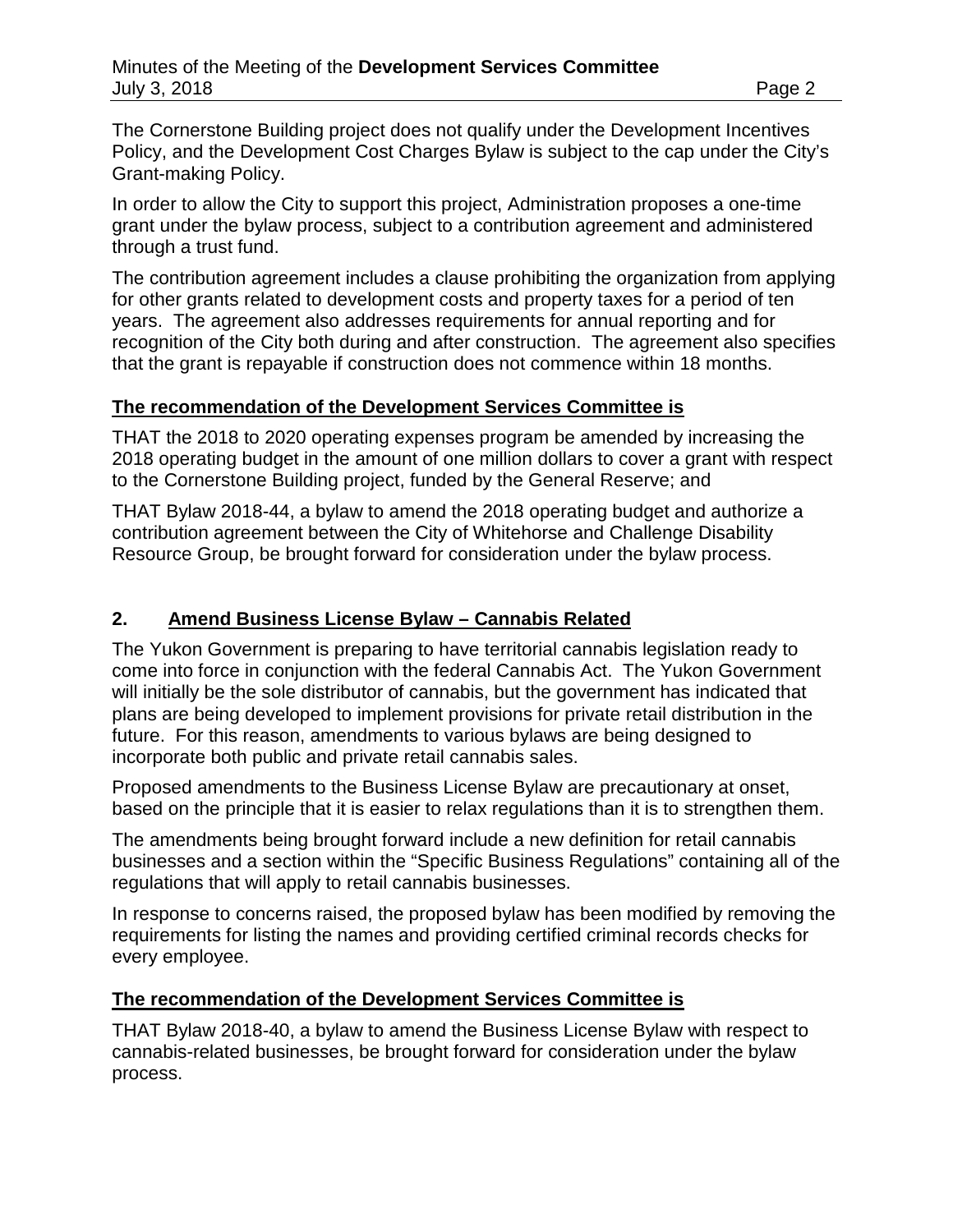### **3. Amend Controlled Substance Properties Bylaw – Cannabis Related**

The Controlled Substance Properties Bylaw was adopted in 2006 after several residential marijuana grow operations were discovered and shut down. The manufacturing of illegal substances within a building often compromises the structure as well as the electrical, heating, plumbing and ventilation systems, putting the occupier and surrounding residents at risk. The bylaw was adopted to ensure that there were sufficient tools in place to protect the public and remediate any issues with controlled substance properties.

Minor changes are proposed to the existing Controlled Substance Properties Bylaw to reflect the upcoming withdrawal of cannabis from the federal *Controlled Drugs Substances Act*. These changes are also required to align the City's bylaw with the provisions of the Yukon Government's proposed cannabis legislation. It will be important to continue to have a Controlled Substance Properties Bylaw in place to deal with issues in properties that are considered grow operations outside of the legal allowable personal cultivation limits.

### **The recommendation of the Development Services Committee is**

THAT Bylaw 2018-28, a bylaw to amend the Controlled Substance Properties Bylaw in response to new legislation, be brought forward for consideration under the bylaw process.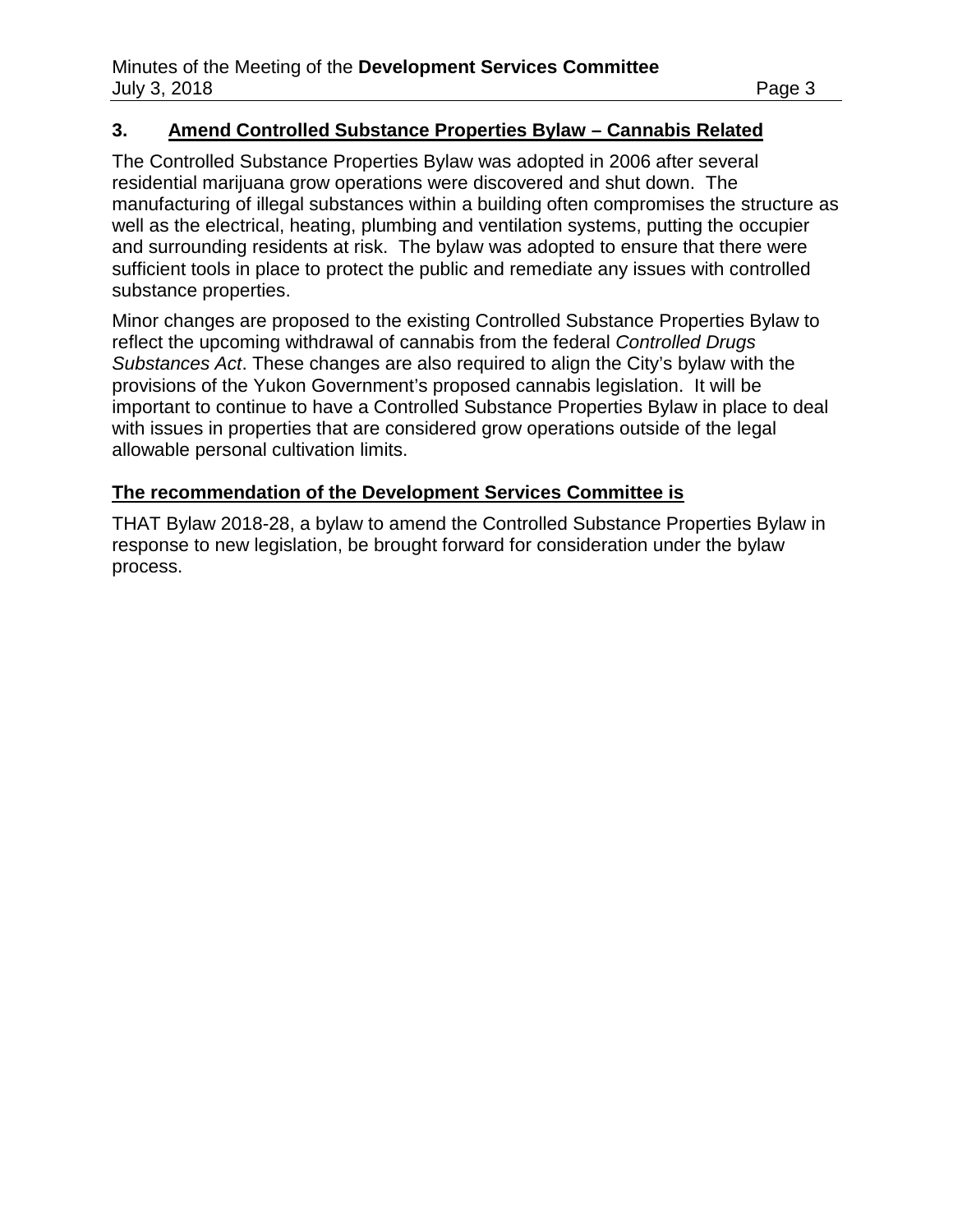

# **Minutes of the meeting of the Corporate Services Committee**

| <b>Date</b>                                          | July 3, 2018                                                                                                                                                                                                                                                                                                                                                                                                                                                  |
|------------------------------------------------------|---------------------------------------------------------------------------------------------------------------------------------------------------------------------------------------------------------------------------------------------------------------------------------------------------------------------------------------------------------------------------------------------------------------------------------------------------------------|
| Location                                             | <b>Council Chambers, City Hall</b>                                                                                                                                                                                                                                                                                                                                                                                                                            |
| <b>Committee</b><br><b>Members</b><br><b>Present</b> | Councillor Samson Hartland - Chair<br>Councillor Roslyn Woodcock - Vice Chair<br><b>Mayor Dan Curtis</b><br><b>Councillor Dan Boyd</b><br><b>Councillor Jocelyn Curteanu</b><br><b>Councillor Robert Fendrick</b><br><b>Councillor Betty Irwin</b>                                                                                                                                                                                                            |
| <b>Staff</b><br><b>Present</b>                       | Linda Rapp, City Manager<br>Jeff O'Farrell, Director of Community and Recreation Services<br>Valerie Braga, Director of Corporate Services<br>Mike Gau, Director of Development Services<br>Peter O'Blenes, Director of Infrastructure and Operations<br>Catherine Constable, Manager of Legislative Services<br>Norma Felker, Assistant City Clerk<br>Lindsay Schneider, Manager of Financial Services<br>Geoff Quinsey, Manager of Water and Waste Services |

Your Worship, the Corporate Services Committee respectfully submits the following report:

## **1. Amend Fees and Charges Bylaw – Second Quarter Changes**

As part of the annual budget process, the Financial Services Department conducts a quarterly review of the Fees and Charges Bylaw and compiles a list of suggested additions and amendments as submitted by the management group.

Second quarter changes are recommended that include some fee increases, the deletion of certain fees, and the addition of new fees with respect to the upcoming legalization of cannabis. Some changes to descriptions to add clarity are also proposed.

A number of existing fees are proposed to be increased to include a cost recovery portion, and some fees are recommended for deletion because they are being consolidated with other existing fees.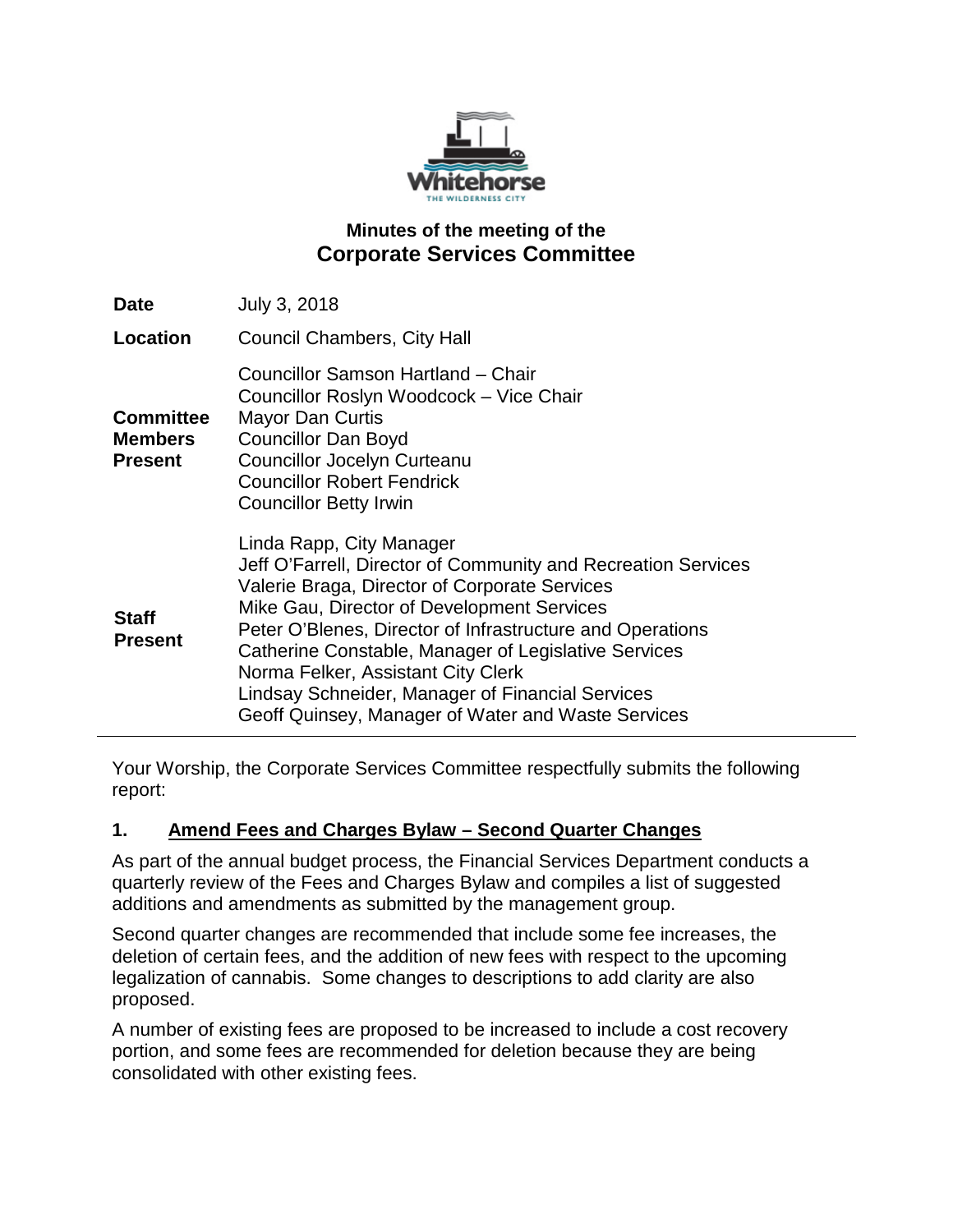## **The recommendation of the Corporate Services Committee is**

THAT Bylaw 2018-39, a bylaw to amend the Fees and Charges Bylaw with respect to second quarter changes and cannabis-related charges, be brought forward for consideration under the bylaw process.

## **2. Budget Amendment and Sole-Source Request – Records Management**

The *Municipal Act* requires the City to safely maintain all the assets and records of the municipality. There are also records management responsibilities for the City under the *Archives Act.* In 2016 a consultant was retained to provide advice on the City's records management practices. A records management assessment and strategic plan was produced that contained 14 recommended actions, and work was begun on a records classification and retention schedule that is not yet completed.

The same consultant has been used throughout the project to date. He is familiar with the City's records management status and has a depth of knowledge and understanding that provides the foundation for further work on the project. The Purchasing and Sales Policy does not make allowances to exempt this type of procurement from the public tendering process. A resolution is therefore required to waive a public bidding process.

The proposed amendments to the *Access to Information and Protection of Privacy Act* may extend the legislation to apply to municipalities. In that event, a fully functional records management system will be essential for the City. The approved 2018 capital budget includes funds to digitize Land and Building Services Records. For technical reasons, it is preferable to complete the records management work proposed before fully implementing this project.

## **The recommendation of the Corporate Services Committee is**

THAT Administration is hereby authorized to waive the public bidding process for the supply of consulting services for records management in 2018; and

THAT the 2018 to 2021 capital expenditure program is hereby amended by re-allocating \$50,000.00 from project number #300c00117 to project #220c00116 in 2018; and

THAT Administration is hereby authorized to award the contract for consulting services for records management to File IT Solutions for an amount not to exceed \$50,000.00 plus GST.

### **3. Budget Amendment and Contract Award – Organic Waste Removal**

Weekly collection of large volume commercial organics has been a part of the City's Commercial Organics Pilot Program since 2014. The current service contract expired at the end of June, and a tender was issued to seek weekly collection services for large volume commercial organics for a three-year period starting in July 2018. One bid was received in response to the tender issued. The bidder is familiar with the scope of work and has the knowledge and experience to complete the work successfully.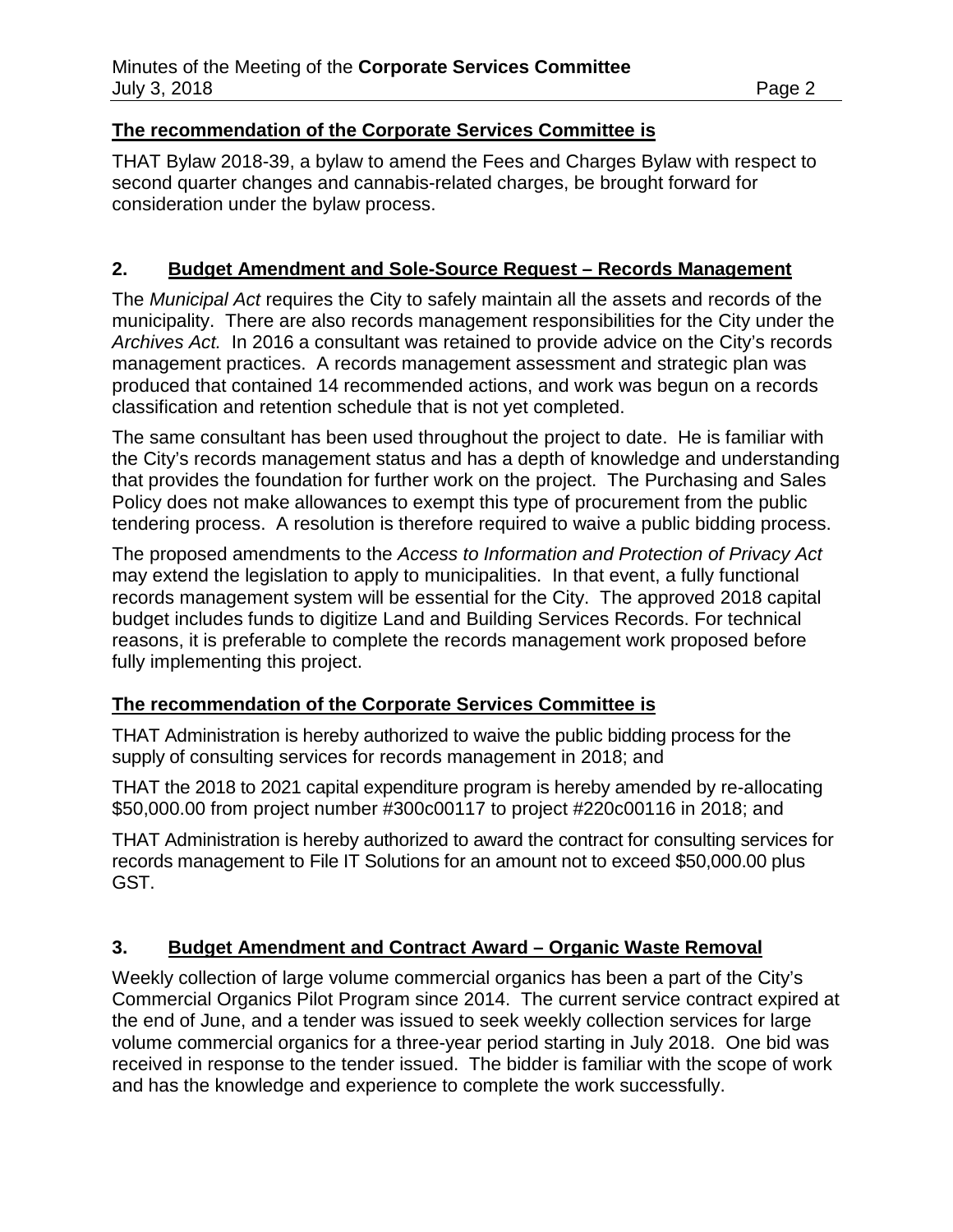A budget amendment approved in May will cover the majority of costs for 2018. Fees to large volume customers will need to increase in 2019 and 2020 to absorb the cost of this collection service.

### **The recommendation of the Corporate Services Committee is**

THAT Administration is hereby authorized to award the contract for Organic Waste Removal Services to General Waste Management for a net cost to the City not to exceed \$315,725.00 plus GST; and

THAT the 2018 to 2020 operating expenditure program is hereby increased in the amount of \$3,899.00 for 2018, \$72,001.00 for 2019, and \$84,054.00 for 2020, funded by the general reserve, to cover the additional costs of organic waste removal services.

## **4. Urban Electrification Local Improvement – Lot 1143 Squatters Road**

In 1989 the City began assisting with the cost of electrifying urban property by financing it and charging the cost back to the property as a local improvement charge. In order to have an application approved the applicant must have title to the property, current taxes must be paid in full, and the cost of the work must not exceed 75% of the assessed value of the property. The owners of the property located at Lot 1142 Squatters Road have met all the conditions of the urban electrification program. A bylaw is required to provide for a work of local improvement.

### **The recommendation of the Corporate Services Committee is**

THAT the application from Simon Hambrook and Lillian Grubach-Hambrook under the urban electrification program for Lot 1142, Quad 105D/11 is hereby accepted; and

That Bylaw 2018-42, a bylaw to authorize a work of local improvement for urban electrification at 1142 Squatters Road, be brought forward for consideration under the bylaw process.

## **5. Plastic-Free July** – For Information Only

Deputy Mayor Woodcock challenged council members to quit using single-use plastic during the month of July and to document their strategies and successes through social media.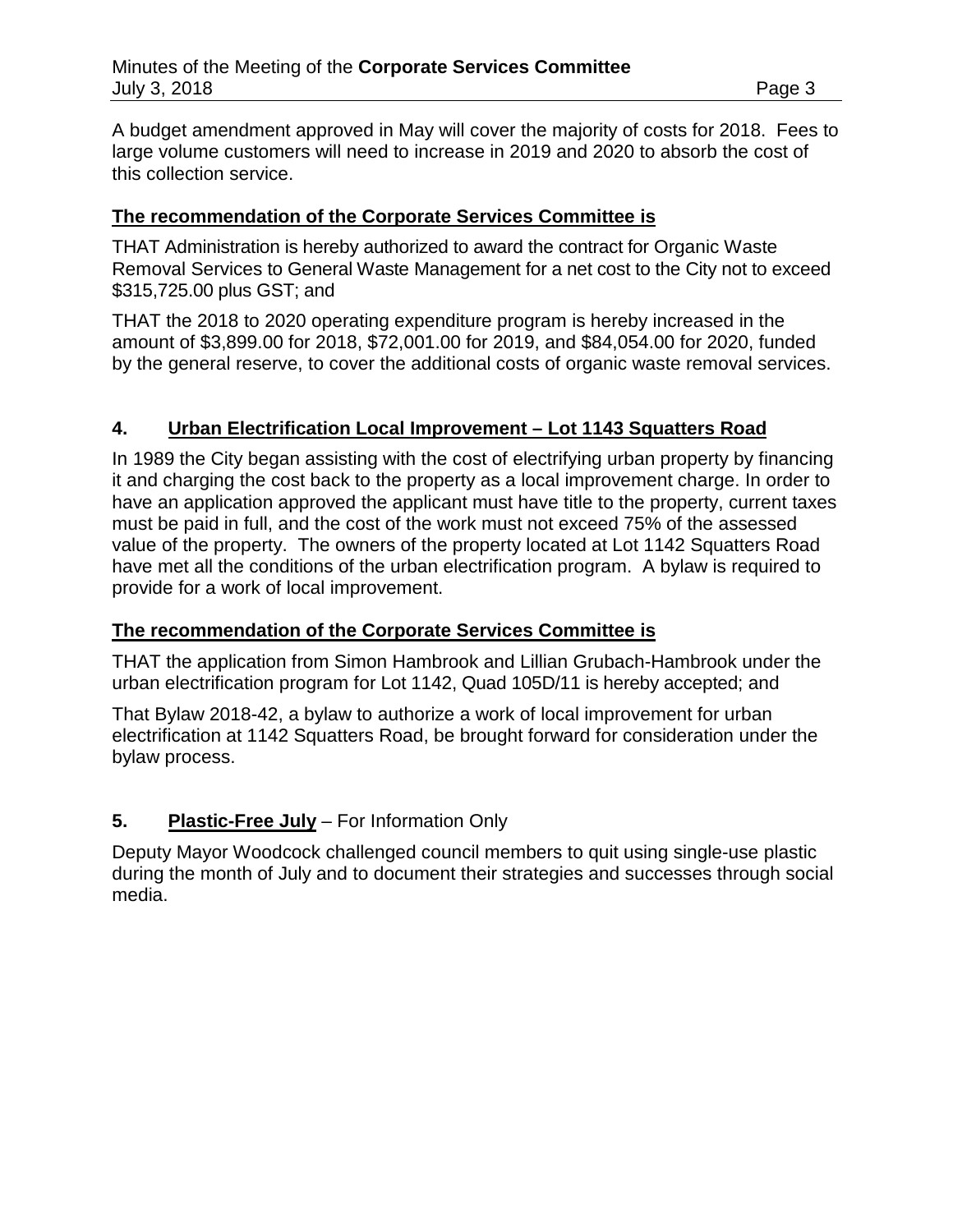

# **Minutes of the meeting of the City Planning Committee**

| Date                                          | July 3, 2018                                                                                                                                                                                                                                                                                                                                                                                                                                   |
|-----------------------------------------------|------------------------------------------------------------------------------------------------------------------------------------------------------------------------------------------------------------------------------------------------------------------------------------------------------------------------------------------------------------------------------------------------------------------------------------------------|
| Location                                      | <b>Council Chambers, City Hall</b>                                                                                                                                                                                                                                                                                                                                                                                                             |
| <b>Committee</b><br><b>Members</b><br>Present | Councillor Robert Fendrick - Chair<br>Councillor Betty Irwin - Vice Chair<br><b>Mayor Dan Curtis</b><br>Deputy Mayor Roslyn Woodcock<br><b>Councillor Dan Boyd</b><br><b>Councillor Jocelyn Curteanu</b><br><b>Councillor Samson Hartland</b>                                                                                                                                                                                                  |
| Staff<br><b>Present</b>                       | Linda Rapp, City Manager<br>Jeff O'Farrell, Director of Community and Recreation Services<br>Valerie Braga, Director of Corporate Services<br>Mike Gau, Director of Development Services<br>Peter O'Blenes, Director of Infrastructure and Operations<br>Catherine Constable, Manager of Legislative Services<br>Norma Felker, Assistant City Clerk<br>Cathy Dyson, Acting Manager of Land and Building Services<br>Mike Ellis, Senior Planner |

Your Worship, the City Planning Committee respectfully submits the following report:

## **1. Renewal of Subdivision Approval – Whistle Bend Phase 3**

A number of subdivision approvals have been issued as part of the development of the Whistle Bend neighbourhood. The *Municipal Act* and Subdivision Control Bylaw dictate that subdivision approvals are valid for one year and may be extended at the request of the applicant for a further year. Subdivision approval for Phase 3 extends into 2018, but the construction work was broken into parts with the last piece scheduled to be completed during this construction season. In order to allow for the completion of this phase of the project, the subdivision approval is required to be renewed by Council.

## **The recommendation of the City Planning Committee is**

THAT subdivision approval is hereby renewed for the subdivision of approximately 24.8 hectares of vacant Yukon land for the creation of 129 new lots, greenbelts, lanes and roads known as Whistle Bend Phase 3, as shown on the proposed subdivision sketch.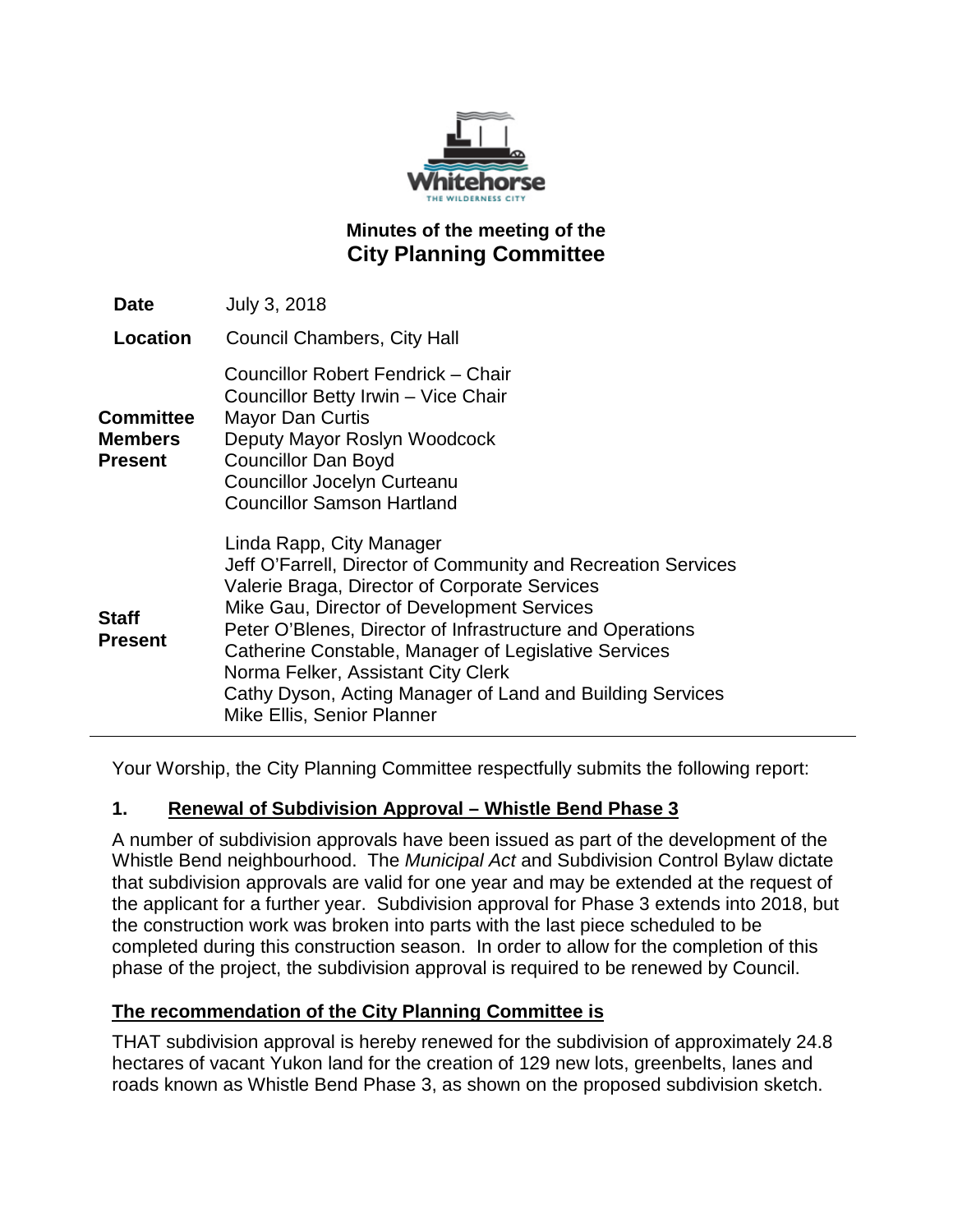## **2. Development Incentive Agreement – Blood Ties Four Directions**

The Development Incentives Policy is meant to encourage specific development in the City, including rental housing, mixed-used development, and supportive housing. Under this policy, developments that meet the specified criteria are eligible for a yearly monetary grant from the City. The value of the grant is based on the increase in taxation rate due to the improvements on the property.

The City has received an application for a major development incentive from Blood Ties Four Directions. The organization has been issued a development permit to construct five rental housing units at  $6140 - 6^{th}$  Avenue. This development meets all criteria and a Development Incentive Agreement is being brought forward for Council approval.

In accordance with the Development Incentives Policy, Council may consider a grant equal to the development fees for non-profit organizations. The current Development Cost Charges Bylaw also allows Council to waive development cost charges for nonprofit supportive housing projects. The City Grant-Making Policy states that cumulative grants per organization shall not exceed a total of \$50,000 per year. It is not expected that this application will result in a grant of more than \$50,000 annually.

Patricia Bacon addressed the Committee on behalf of Blood Ties Four Directions in support of their application. She provided a brief history of the project and requested that the grant include the cost of the charges incurred for the disposal of construction and demolition waste at the City's Waste Management Facility.

### **The recommendation of the City Planning Committee is**

THAT a Development Incentive Agreement with Blood Ties Four Directions is hereby approved with respect to a major development incentive for a five-unit rental housing development at 6140 Sixth Avenue; and

THAT a grant to Blood Ties Four Directions is hereby approved in the amount of \$3,244.93 relating to the cost of development fees per the Development Incentives Policy; and

THAT a grant to Blood Ties Four Directions is hereby approved in the amount of \$11,652.00 relating to Development Cost Charges per the Residential Development Cost Charges Bylaw.

# **3. Zoning Amendment – 8 Metropolit Lane**

The owner of the lot located at 8 Metropolit Lane has authorized an application to rezone the property to allow for the development of a child care centre. The current zoning is Highway Commercial and child care centres are not a permitted use in this zone. A purchase agreement is in place between the property owner and the applicant, contingent upon approval of this rezoning application.

The lot is located on two main travel routes to the downtown area and other major employment areas, and therefore would allow parents to drop off and collect children without driving into a residential neighbourhood and creating additional traffic.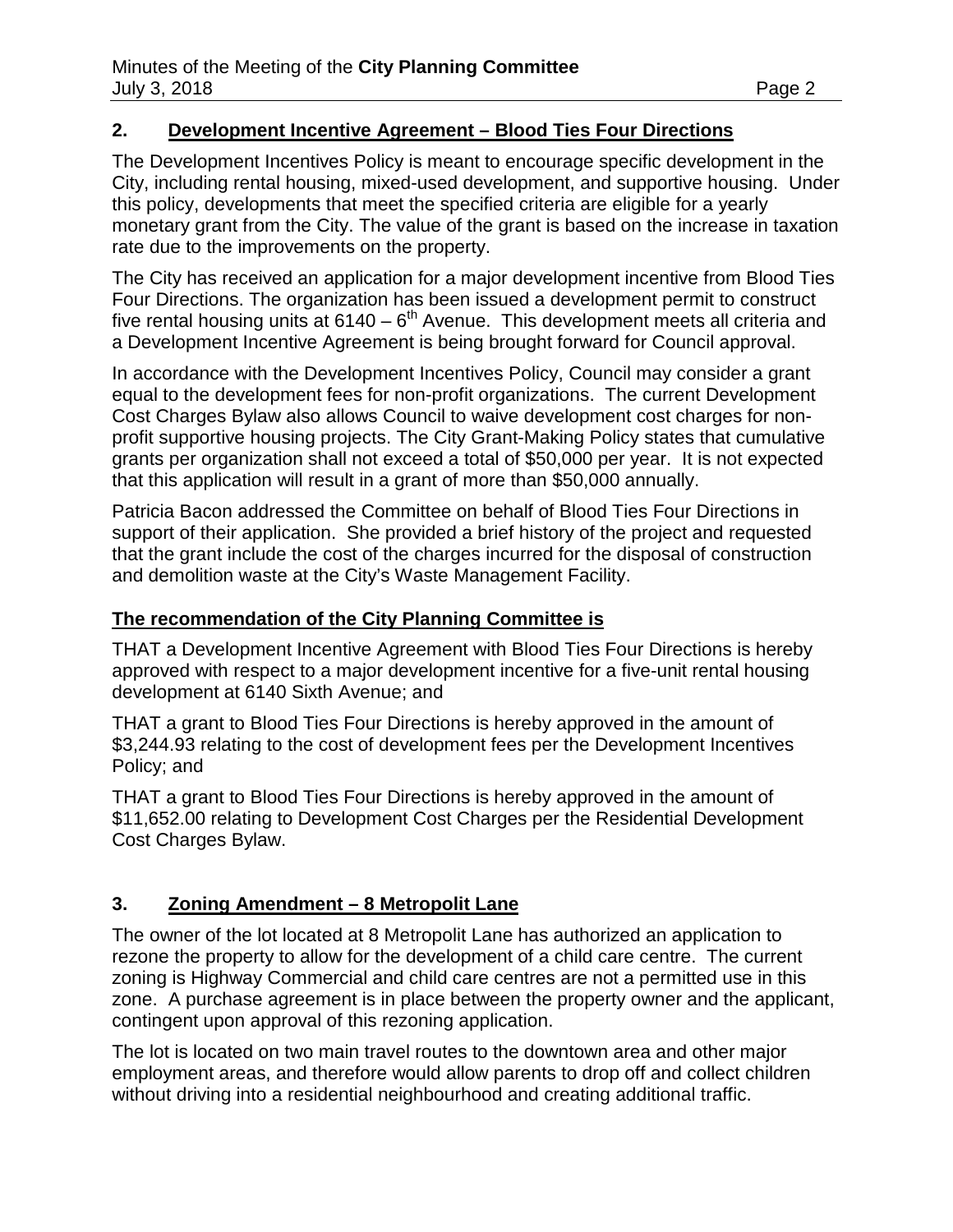If the zoning amendment is approved the proponents will have to meet additional requirements particular to the operation of a child care centre as part of the permitting process.

On behalf of the proponents, Maggie Powter spoke in support of the application. She explained that they currently operate a preschool program in the downtown area and see the Yukon Gardens Business Park as an ideal place for the relocation of their business.

## **The recommendation of the City Planning Committee is**

THAT Bylaw 2018-43, a bylaw to amend the zoning of portions of 8 Metropolit Lane to allow for the development of a child care centre, be brought forward for consideration under the bylaw process.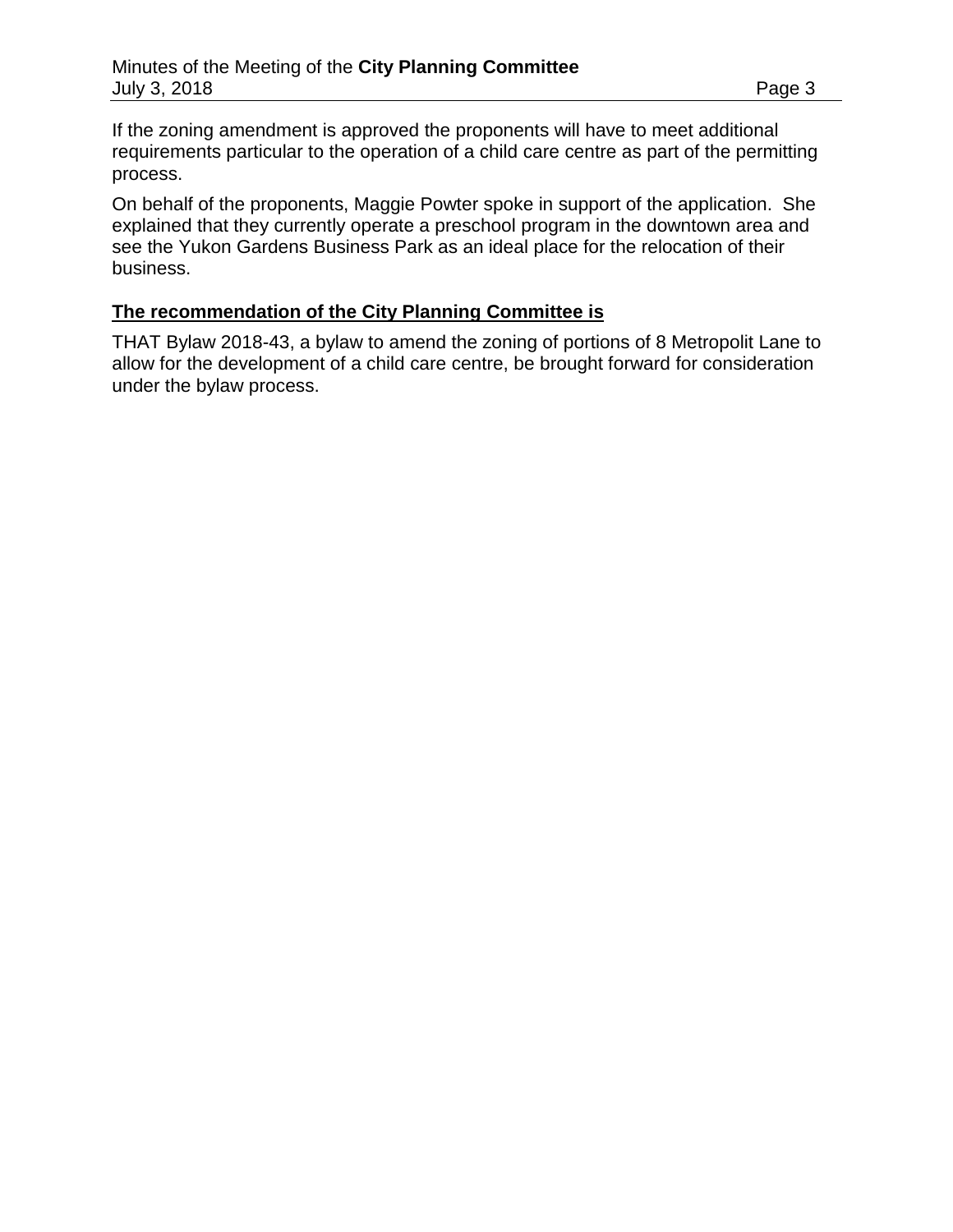

# **Minutes of the meeting of the City Operations Committee**

| <b>Date</b>                                          | July 3, 2018                                                                                                                                                                                                                                                                                                                                                                                                   |
|------------------------------------------------------|----------------------------------------------------------------------------------------------------------------------------------------------------------------------------------------------------------------------------------------------------------------------------------------------------------------------------------------------------------------------------------------------------------------|
| Location                                             | <b>Council Chambers, City Hall</b>                                                                                                                                                                                                                                                                                                                                                                             |
| <b>Committee</b><br><b>Members</b><br><b>Present</b> | Councillor Dan Boyd - Chair<br>Councillor Samson Hartland - Vice Chair<br>Mayor Dan Curtis<br>Deputy Mayor Roslyn Woodcock<br><b>Councillor Jocelyn Curteanu</b><br><b>Councillor Robert Fendrick</b><br><b>Councillor Betty Irwin</b>                                                                                                                                                                         |
| <b>Staff</b><br><b>Present</b>                       | Linda Rapp, City Manager<br>Jeff O'Farrell, Director of Community and Recreation Services<br>Valerie Braga, Director of Corporate Services<br>Mike Gau, Director of Development Services<br>Peter O'Blenes, Director of Infrastructure and Operations<br>Catherine Constable, Manager of Legislative Services<br>Norma Felker, Assistant City Clerk<br>Taylor Eshpeter, Acting Manager of Engineering Services |

Your Worship, the City Operations Committee respectfully submits the following report:

## **1. Contract Award – Asphalt Path Project**

The construction of new paved trails to connect neighbourhoods and provide an active transportation option that avoids arterial roadways where possible is the object of the asphalt path project. This year's project will construct a trail on the west side of Lewes Boulevard adjacent to the existing sidewalk. The trail has not yet been designated in accordance with the Trail Maintenance Policy.

One bid was received in response to the tender issued. The bidder is familiar with the scope of the work and has the knowledge and experience to successfully complete the work. The prices submitted are reasonable and there are sufficient funds in the budget, funded entirely through the Federal Gas Tax Program.

## **The recommendation of the City Operations Committee is**

THAT Administration is hereby authorized to award the contract for the Asphalt Path Project to Skookum Asphalt Ltd. for a net cost to the City of \$171,191.42 plus GST.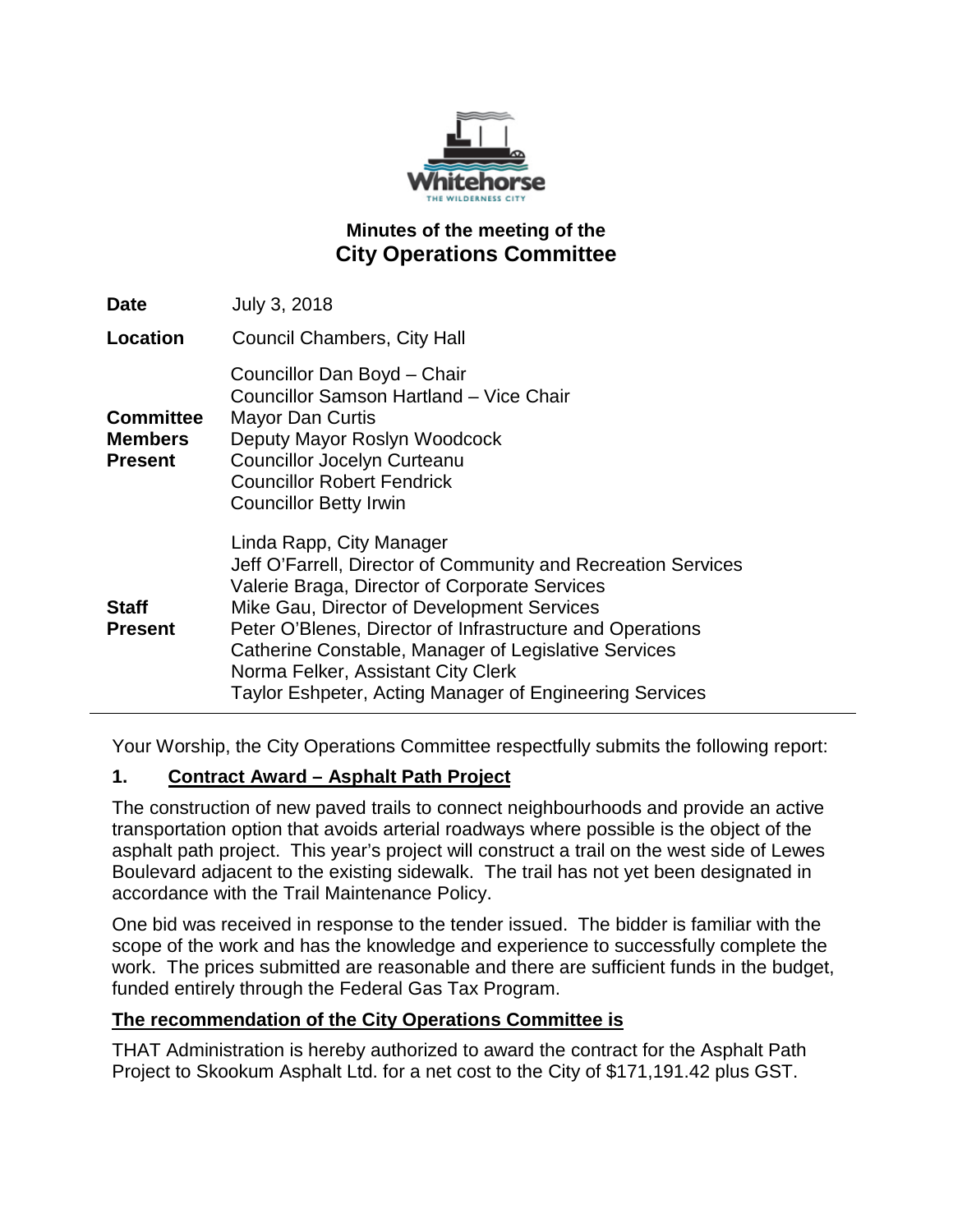

# **Minutes of the meeting of the Community Services Committee**

| <b>Date</b>                                          | July 3, 2018                                                                                                                                                                                                                                                                                                                                        |
|------------------------------------------------------|-----------------------------------------------------------------------------------------------------------------------------------------------------------------------------------------------------------------------------------------------------------------------------------------------------------------------------------------------------|
| Location                                             | <b>Council Chambers, City Hall</b>                                                                                                                                                                                                                                                                                                                  |
| <b>Committee</b><br><b>Members</b><br><b>Present</b> | Councillor Jocelyn Curteanu - Chair<br>Councillor Robert Fendrick - Vice Chair<br><b>Mayor Dan Curtis</b><br>Deputy Mayor Roslyn Woodcock<br><b>Councillor Dan Boyd</b><br><b>Councillor Samson Hartland</b><br><b>Councillor Betty Irwin</b>                                                                                                       |
| <b>Staff</b><br><b>Present</b>                       | Linda Rapp, City Manager<br>Jeff O'Farrell, Director of Community and Recreation Services<br>Valerie Braga, Director of Corporate Services<br>Mike Gau, Director of Development Services<br>Peter O'Blenes, Director of Infrastructure and Operations<br>Catherine Constable, Manager of Legislative Services<br>Norma Felker, Assistant City Clerk |

Your Worship, the Community Services Committee respectfully submits the following report:

# **1. Escarpment Parks Society** – For Information Only

Sally Wright addressed the Committee on behalf of the Escarpment Parks Society to provide an update on the activities of the organization. She outlined the plans in place for the development of a park at the west end of Strickland Street and the signage that will be installed to commemorate the history of the area. Ms. Wright noted that the society's initial park on Cook Street was damaged during a construction project last year. She asked what steps will be taken to ensure that the park is restored.

# **2. Mayor's Visit to Juneau** – For Information Only

Mayor Curtis advised that he will be in Juneau on July  $4<sup>th</sup>$ , attending Independence Day celebrations. He will travel with an RCMP delegation that will allow him to complete the trip in one day, and there will be no travel expenses involved. This arrangement provides an opportunity for him to participate in the celebrations with the mayor and citizens of our sister city.